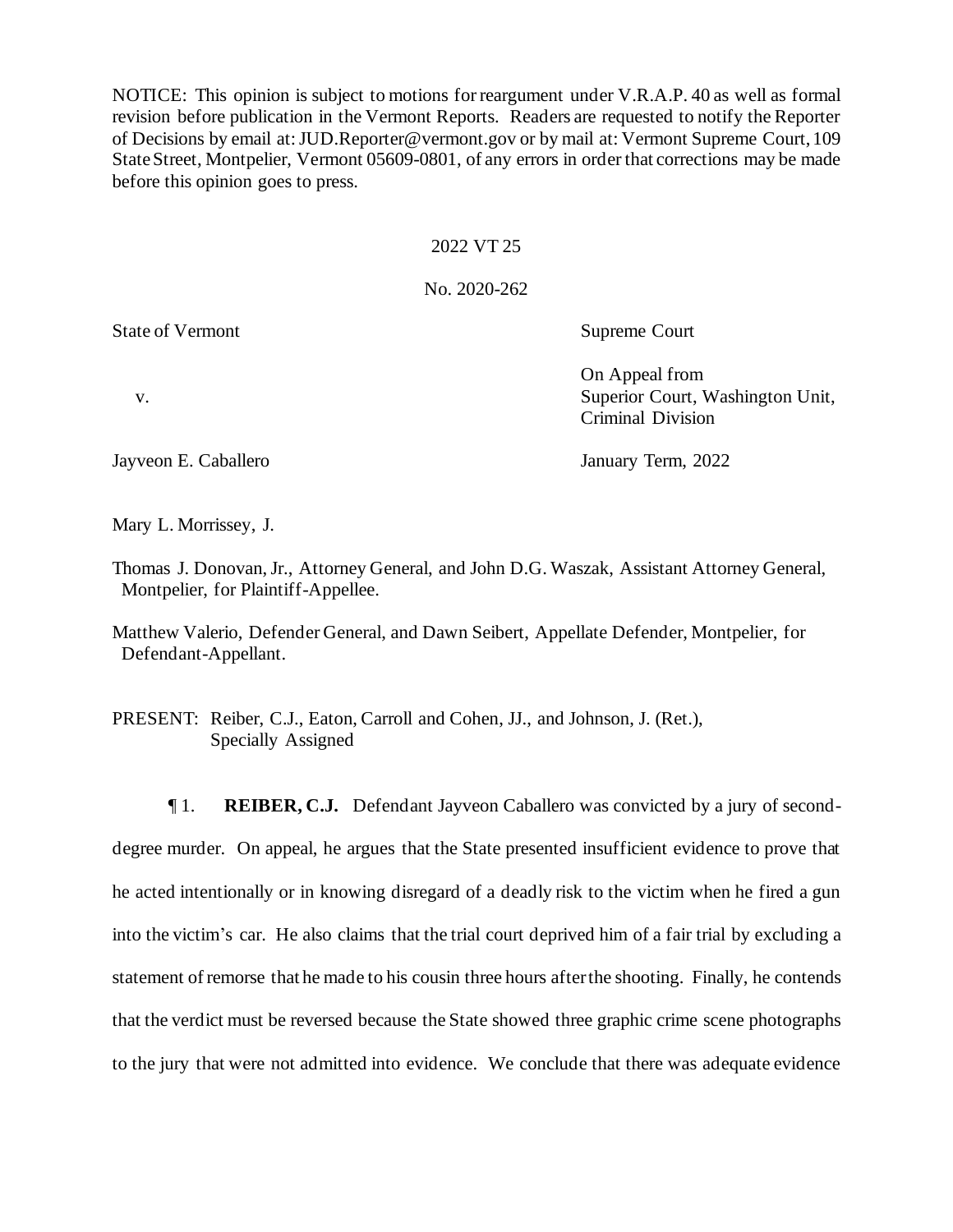of intent to support the verdict and that the alleged evidentiary errors do not require reversal. We therefore affirm.

#### I. Facts

¶ 2. The following evidence was presented at trial. On the evening of January 21, 2017, defendant was with friends at a bar in Barre, Vermont. The victim, Markus Austin, was also at the bar with a group of friends. After the bar closed around 2:00 a.m., a fight broke out in the parking lot between the two groups. Defendant and the victim got into a heated verbal interaction. Defendant's girlfriend attempted to intervene. The victim swore at defendant's girlfriend and called her a derogatory name, so she hit him. The victim punched her in the face, fracturing her jaw, and she fell to the ground. Someone in the group began waving a gun, and everyone scattered.

¶ 3. Defendant and another couple went with defendant's girlfriend to the hospital to obtain treatment for her injuries. Her mouth was bleeding and she could not speak or move her jaw. While in the car, defendant repeatedly vowed revenge, stating, "I can't believe he just hit you, I really hope he didn't break your jaw; if he did, I'm going to fucking kill him. I can't believe this happened." After they arrived at the hospital, defendant texted and called one of the victim's friends, who had been present at the bar. Defendant asked where the victim was, warned the friend that "it wasn't over," and told him to "[s]trap up."

¶ 4. Shortly before 4:00 a.m., defendant and the other couple left the hospital and went back to the couple's apartment in Barre. Around this time, defendant texted another friend to notify the friend how to find defendant's bail money. After dropping off his friends, defendant drove to his apartment and obtained a handgun. He then drove to the parking lot of the apartment complex in Montpelier where the victim lived.

¶ 5. A security camera in the laundry room of the victim's apartment complex was pointed toward a window through which part of the parking lot could be seen. The video recording

2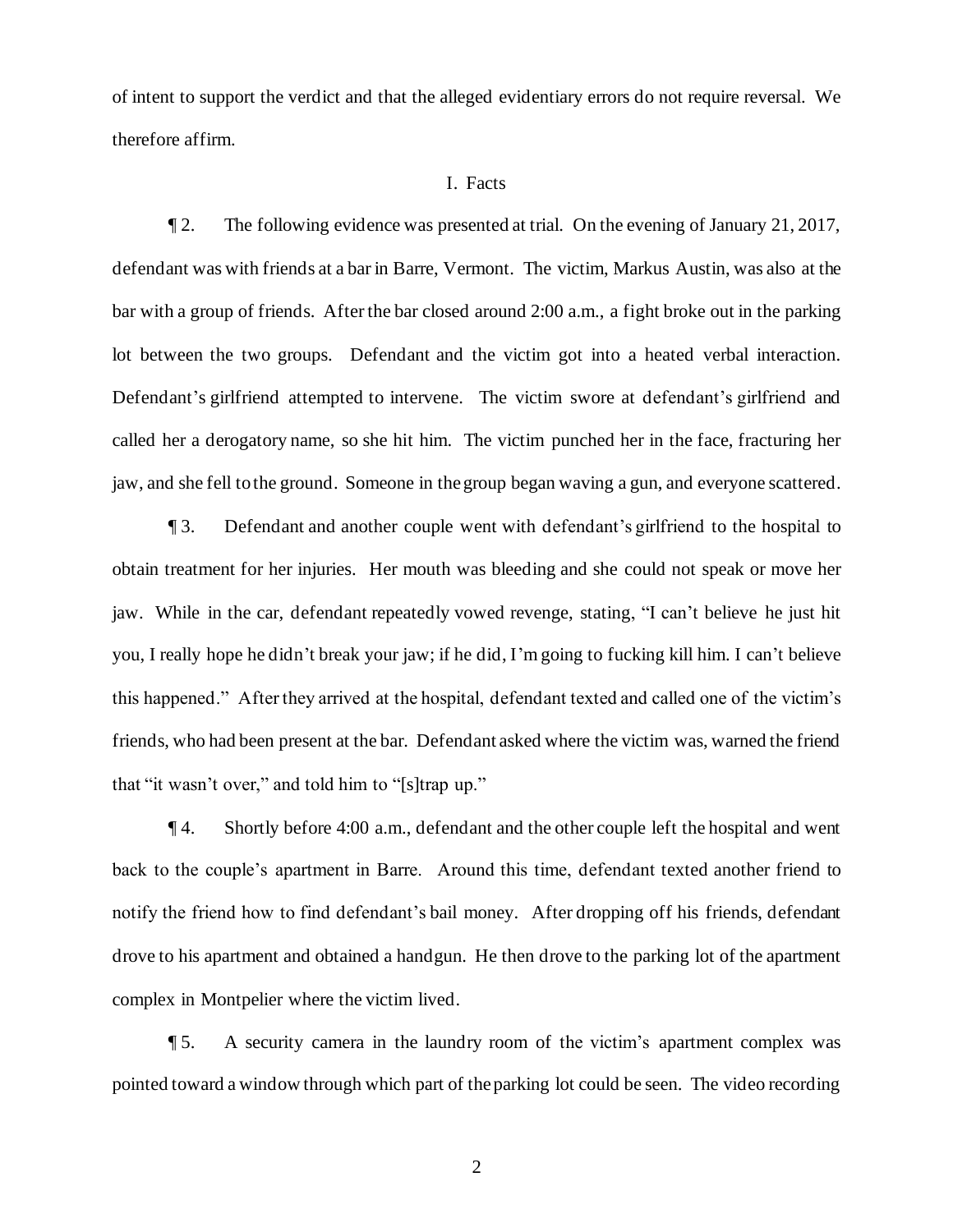from the camera showed that at 4:25 a.m., a car entered the parking  $\text{lot.}^1$  A second car entered the lot a few minutes after the first car. The second car came to an abrupt stop in front of the window. Seconds later, something resembling a puff of smoke appeared near the front passenger side of the second car, and seconds after that, the left turn signal on the car activated. Less than a minute later, a person approached the front of the car, then retreated. A car then drove past the second car toward the parking lot exit.

¶ 6. A neighbor in the apartment complex testified that he was in bed trying to sleep when he heard a voice yelling outside his window, "what the hell, n-----, what the hell, n-----." After the second yell, he heard a shot. He looked out his window and saw a person, whom he later identified as defendant, standing by the driver's side of a car holding a gun. Defendant lowered the gun and began walking toward the victim's car. Defendant asked the victim if he was all right, then ran back to his car and drove away fast. The neighbor called 911 and went down to check on the victim, whom he recognized as the victim. The victim had blood coming out of his mouth.

¶ 7. A Montpelier Police Department officer was the first to respond to the scene. He spoke briefly with the neighbor, then went to the parking lot. He observed a dark-colored sedan. The car's engine was running, the rear taillights were on, and the left turn signal was activated. The driver's-side door was open, and the victim was lying face down near the door. The officer observed blood around the victim's head and feet. He felt the victim's pulse and realized that the victim was dead.

¶ 8. While waiting for paramedics and other law enforcement to arrive, the officer took a video and photographs of the scene, then began to look for evidence. Walking around the car, he observed a black plastic lighter and a nine-millimeter bullet casing. He noticed what appeared to be a bullet hole in the windshield near the A-pillar on the passenger side of the car. He also

<sup>&</sup>lt;sup>1</sup> Testimony at trial established that the security video timestamp was ahead by one hour and seventeen minutes.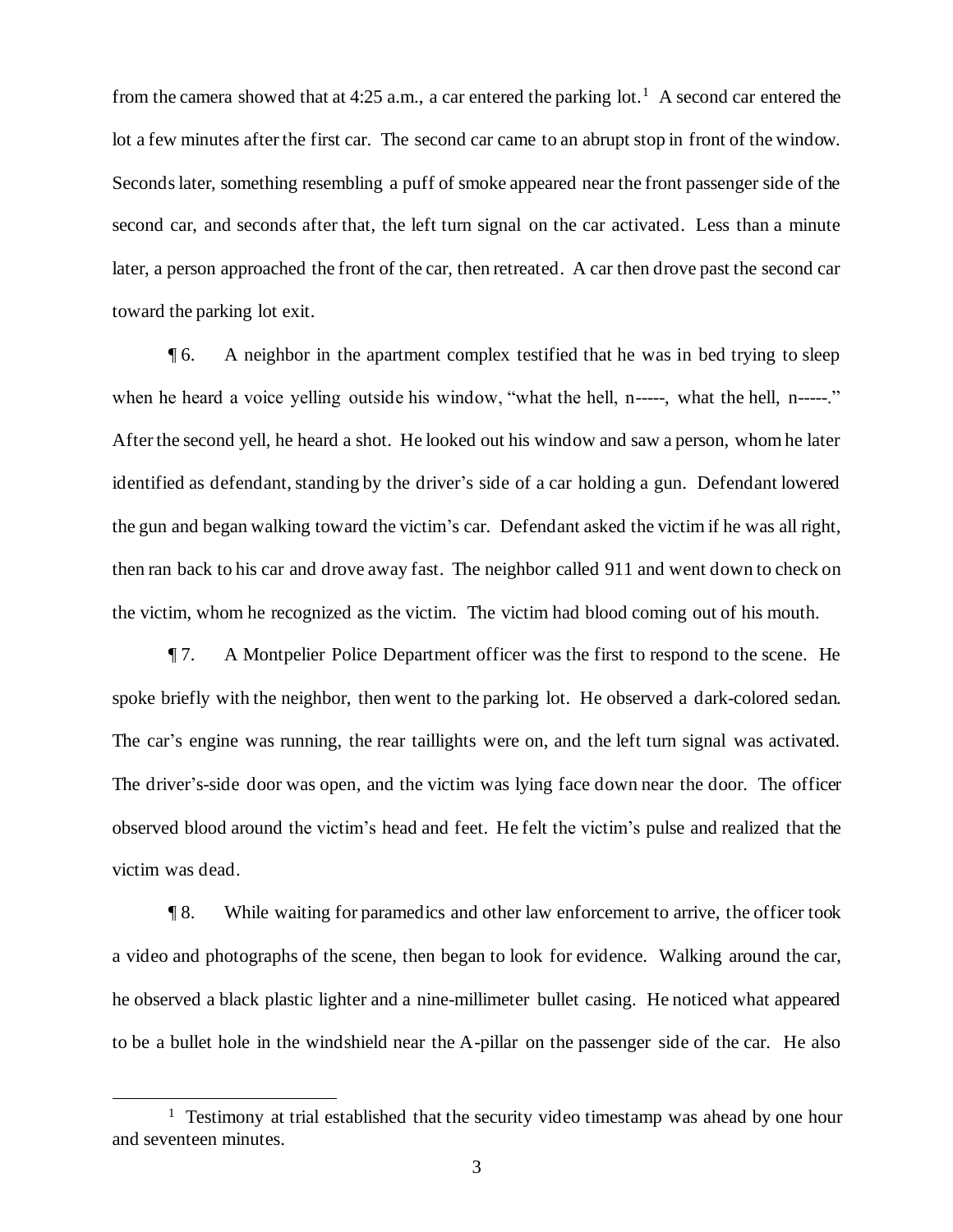observed a bullet fragment on the driver's-side passenger floorboard. There were fragments of glass and glass powder on the exterior of the car under the windshield wipers and on the dashboard and interior of the car.

¶ 9. The Vermont State Police (VSP) Crime Scene Search Team subsequently arrived and continued the investigation. In addition to the items observed by the first police officer, the VSP team retrieved a partially smoked cigarette butt near the victim's car, which DNA testing later showed to have been smoked by defendant.

¶ 10. The VSP investigation determined that the hole in the victim's windshield was approximately forty-two inches from the ground. The roof of the car was fifty-two inches from the ground. The VSP lieutenant who led the crime scene investigation concluded , based on the oblong shape of the defect created in the windshield by the bullet, that the bullet had entered at an angle. He further opined that the bullet had traveled in a fairly level trajectory.

¶ 11. Based on the shape of the bullet hole, the V-shaped space on the driver's seat that had no glass fragments, and the pattern of blood found inside and outside the car, the VSP lieutenant concluded that the victim had been sitting in the driver's seat when he was shot. He then attempted to get out of the car, collapsed, and died. The lieutenant opined that the shooter was positioned diagonally to the front passenger side of the victim's vehicle. The lieutenant testified that his conclusion was consistent with the autopsy report, which showed that the bullet entered the right side of the victim's chest and traveled slightly downward and to the left.

¶ 12. A medical examiner testified that the bullet entered the victim's chest slightly to the right of center and just below his collarbone, perforated his aorta, and lodged against his spine. The wound indicated that the bullet traveled almost horizontally through the victim's chest. A ballistics analyst who examined the bullet and casing testified that when a bullet hits a windshield at an angle there will be some deflection, but it will remain on the same general trajectory.

4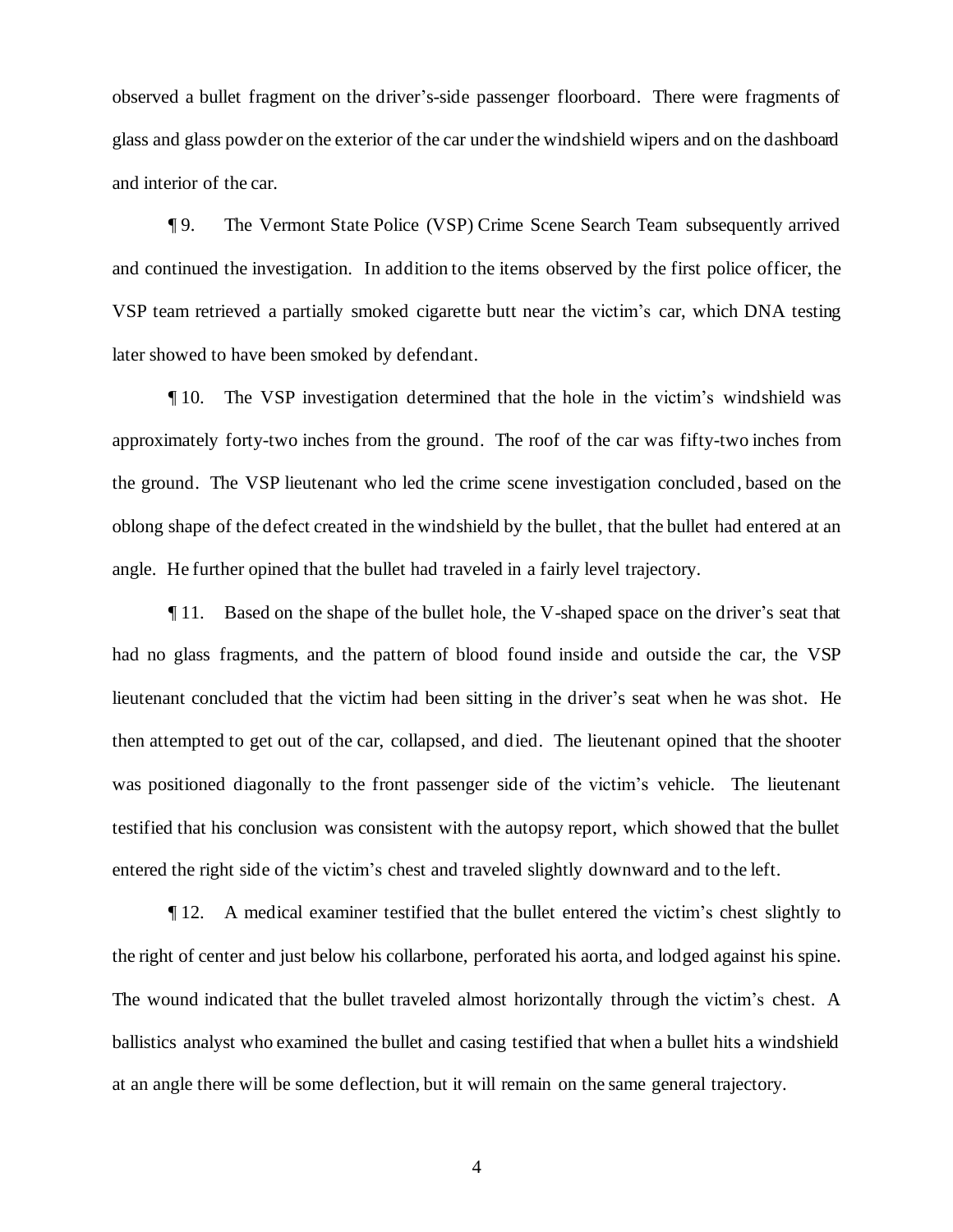¶ 13. After the shooting, defendant went to a friend's house in Barre, where his girlfriend joined him. Defendant was upset and crying and kept saying, "I fucked up." He told his girlfriend that he had not aimed at the victim. Later that day, defendant fled Vermont. In May 2017, he was apprehended by federal marshals in Florida.

¶ 14. The State initially charged defendant with second-degree murder and later amended the charge to first-degree murder. A seven-day jury trial was held in November 2019. After the State finished presenting evidence, defendant moved for judgment of acquittal, but asked the court to reserve its ruling until after the jury entered a verdict. Defendant did not present any evidence. The jury found defendant guilty of the lesser charge of second-degree murder.

¶ 15. Defendant renewed his motion for judgment of acquittal after trial, arguing that there was insufficient evidence that he had the requisite intent for second -degree murder. The court denied the motion, concluding that it was undisputed that defendant fired the bullet that killed the victim and was not acting in self-defense or defense of others, and that there was sufficient evidence for the jury to find beyond a reasonable doubt that defendant either intended to kill the victim or acted with a wanton disregard of the likelihood that death or great bodily harm would result from his actions. It subsequently sentenced defendant to serve twenty-five years to life. This automatic appeal followed. See V.R.A.P. 3(b)(2).

II. Denial of Motion for Judgment of Acquittal

¶ 16. Defendant's primary argument on appeal is that the trial court erred in denying his motion for judgment of acquittal because the State failed to present sufficient evidence to prove beyond a reasonable doubt that defendant had the requisite intent for second-degree murder. We conclude that the record contained ample evidence to support the conviction.

¶ 17. We review the denial of a motion for judgment of acquittal without deference to the decision below. State v. Berard, 2019 VT 65, ¶ 7, 211 Vt. 39, 220 A.3d 759. We consider whether the evidence presented, taken in the light most favorable to the State and without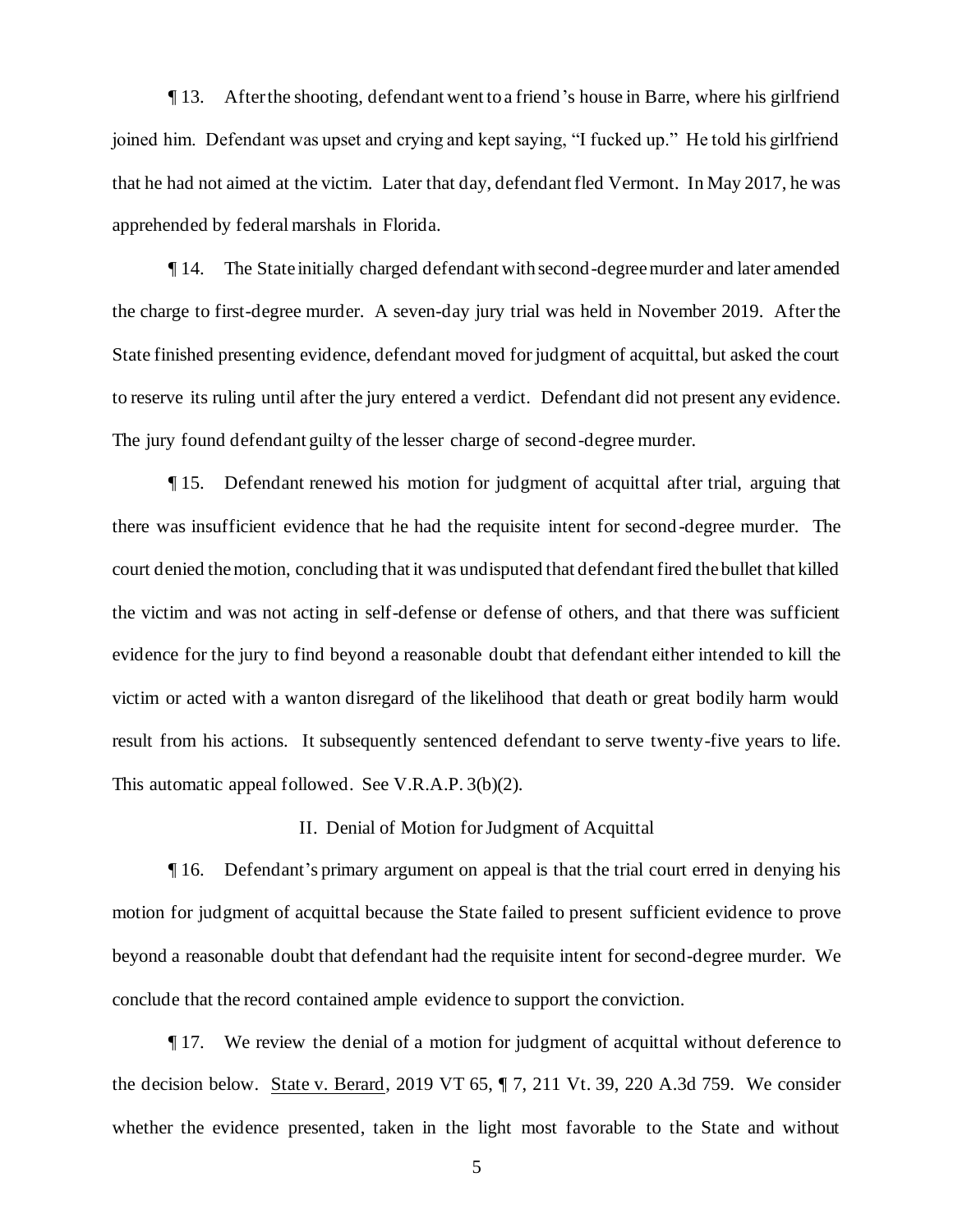considering any modifying evidence, is sufficient to convince the jury beyond a reasonable doubt that the defendant is guilty. State v. O'Dell, 2007 VT 34, ¶ 4, 181 Vt. 475, 924 A.2d 87. Because "[the] jury is in the best position to weigh facts and deliver a verdict, particularly in close factdependent cases," a judgment of acquittal is appropriate "only when there is no evidence to support a guilty verdict." State v. Cameron, 2016 VT 134, ¶ 5, 204 Vt. 52, 163 A.3d 545.

¶ 18. The crime of second-degree murder requires proof of "an intention to kill, an intention to do great bodily harm, or a wanton disregard of the likelihood that one's behavior may naturally cause death or great bodily harm." State v. Hatcher, 167 Vt. 338, 344, 706 A.2d 429, 433 (1997) (quotation omitted); see also 13 V.S.A. § 2301 (stating that murder not committed "by means of poison, or by lying in wait, or by willful, deliberate, and premeditated killing, or . . . in perpetrating or attempting to perpetrate arson, sexual assault, aggravated sexual assault, kidnapping, robbery, or burglary" is murder in second degree). The mental element of seconddegree murder is satisfied when the evidence is such that the jury could reasonably find "that defendant had at least the mental state of wantonness." State v. Baird, 2017 VT 78, ¶ 13, 205 Vt. 364, 175 A.3d 493. Wantonness means "extremely reckless conduct that disregards the probable consequence of taking human life." State v. Shabazz, 169 Vt. 448, 455, 739 A.2d 666, 670 (1999) (emphasis omitted). "To be convicted of second-degree murder based upon wanton conduct, there must be evidence that the defendant was aware of the deadly risk posed to human life from his or her actions." <u>Baird</u>, 2017 VT 78, ¶ 13; see also <u>State v. Brunell</u>, 159 Vt. 1, 7, 615 A.2d 127, 130-31 (1992) (explaining that difference between second-degree murder and involuntary manslaughter is defendant's subjective awareness of risk to victim). The requisite intent may be inferred from the defendant's acts as well as circumstantial evidence. See State v. Bourgoin, 2021 VT 15,  $\P$  8,  $\P$  Vt.  $\Box$ , 254 A.3d 217 (noting that direct evidence of intent is rare).

¶ 19. When assessing circumstantial evidence, the jury "may draw rational inferences to determine whether disputed ultimate facts occurred." State v. Durenleau, 163 Vt. 8, 12, 652 A.2d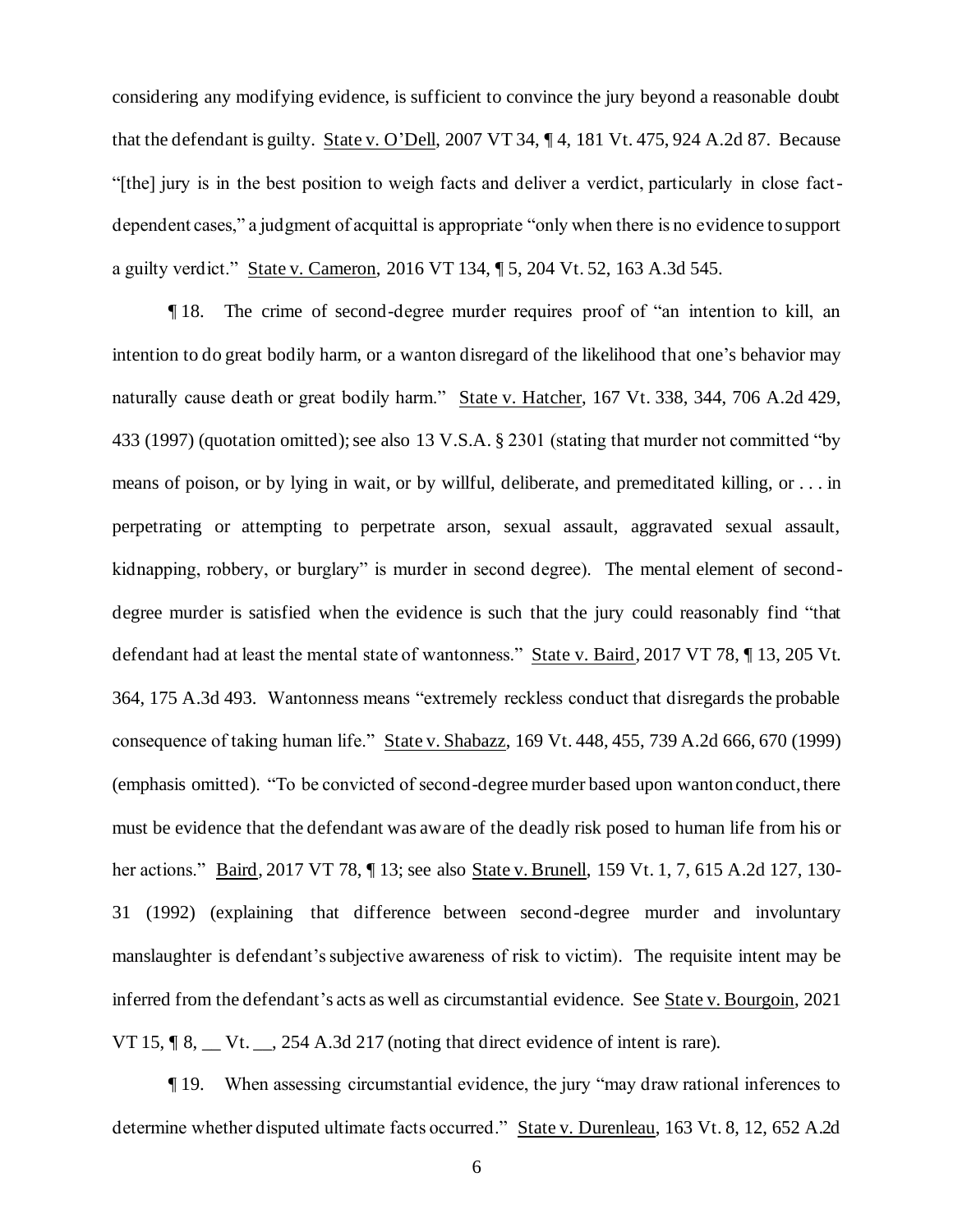981, 983 (1994). "The State is not required to exclude every reasonable hypothesis of innocence in proving a case with circumstantial evidence." State v. Warner, 151 Vt. 469, 472, 560 A.2d 385, 387 (1989). "The evidence and inferences, however, must add up to more than mere suspicion; the jury cannot bridge evidentiary gaps with speculation." Durenleau, 163 Vt. at 12-13, 652 A.2d at 983.

¶ 20. Defendant argues that the State presented insufficient evidence for the jury to find that defendant was aware of and knowingly disregarded a deadly risk to the victim. He argues that at trial, the State's theory was that defendant intentionally killed the victim, which required the jury to infer that the victim was in his car and defendant shot a bullet directly at him. He claims that the State's theory is inconsistent with the neighbor's testimony that he saw defendant lower the gun after the shooting, so the jury could not have reasonably inferred that defendant shot straight at the victim. Defendant also argues that the State's theory is inconsistent with the testimony of the crime scene investigator and the medical examiner that no glass was found on the victim. He argues that if the victim were in his car, there would necessarily be glass on him. Under these circumstances, defendant contends that the jury could not reasonably infer that he knowingly disregarded a deadly risk when he fired the gun toward the victim's car.

¶ 21. We conclude that there was sufficient evidence for the jury to conclude beyond a reasonable doubt that defendant acted, at the very least, in wanton disregard of a deadly risk to the victim. The security footage from the laundry room camera provided compelling evidence of the sequence of events. It showed a car travel by at around 4:25 a.m., which the jury could reasonably infer was defendant's car. A few minutes later, the victim's car came to a sudden stop in front of the window. Four to five seconds later, a cloud of material—likely glass powder created by the bullet entering the windshield—appeared near the front passenger side of the victim's car. Approximately five seconds after that, the car's left turn signal activated. The victim was found lying face down with his feet inches from the open driver's side door. The responding police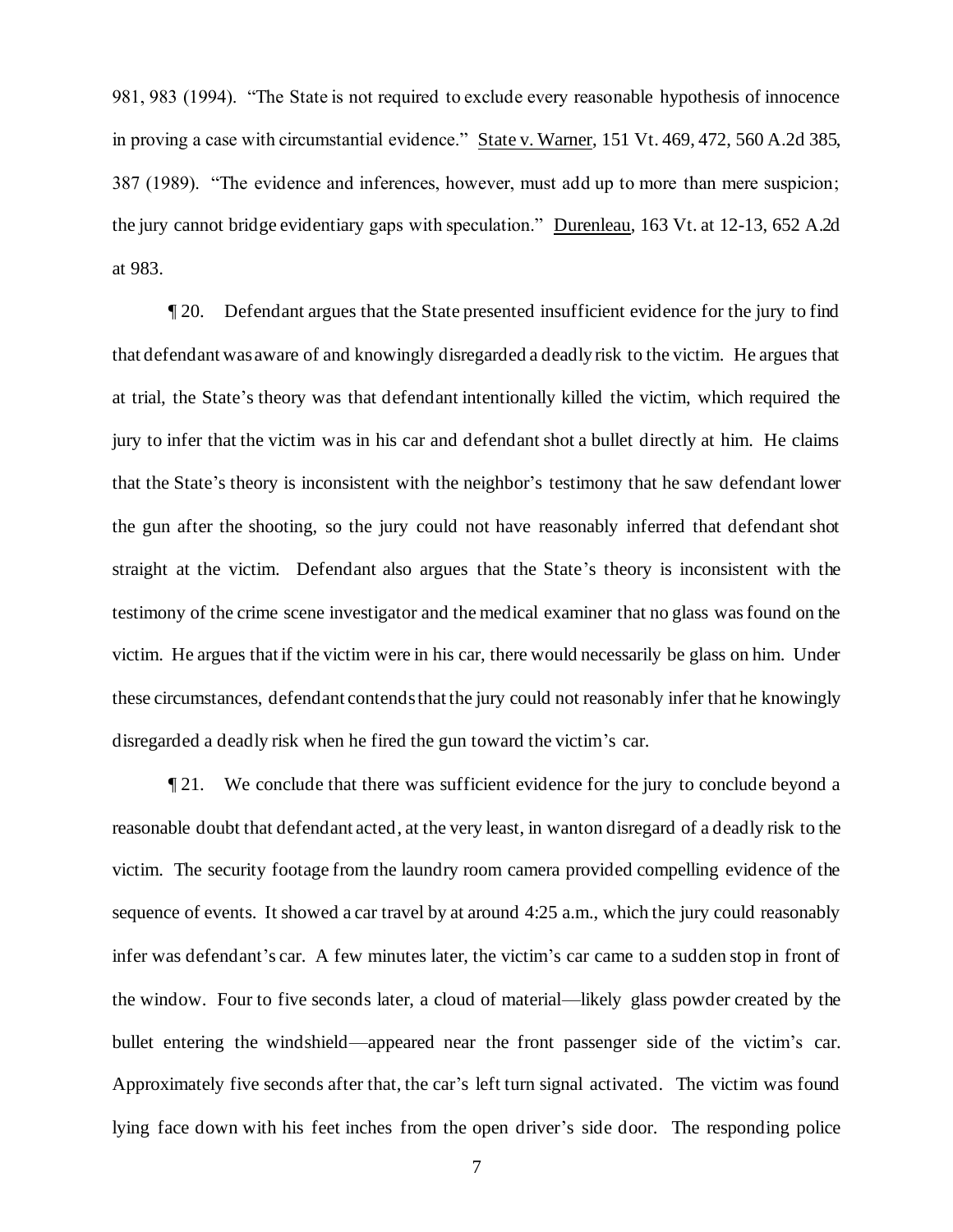officer testified that the car was still running and in neutral gear when he arrived, suggesting that the victim saw something that made him suddenly stop and that he did not have time to park the car. The jury could rationally infer from this evidence that the victim was in the driver's seat while he was driving, that he was still seated when defendant fired the shot into the car four or five seconds later, and that the victim activated the left turn signal as he stumbled or fell out of the car.

¶ 22. Furthermore, the VSP lieutenant opined, based on the shape of the bullet hole, the pattern of glass on the driver's seat, and the pattern of blood found inside and outside the car, that the victim had been sitting in the driver's seat and was turned slightly toward the passenger side when he was shot. This opinion was corroborated by the autopsy report, which showed that the bullet entered the right side of the victim's chest and traveled slightly downward and to the left. It was also corroborated by the testimony of the victim's neighbor and evidence found at the scene, which indicated that defendant was standing diagonal to the front of the passenger side of the victim's car when he fired the shot.

¶ 23. Defendant's acts of preparation further support a reasonable inference that defendant had the requisite mental state for second-degree murder. After the altercation at the bar, defendant repeatedly stated that he was going to kill the victim. He left his friends and went to get a loaded gun. He drove to the victim's apartment building, parked facing out so that he could see cars entering the parking lot, and waited for the victim. Meanwhile, he informed a friend by text message where the friend could find his bail money, indicating that he knew he would be unable to get it himself after he did whatever he was intending to do. This record supports the jury's finding that defendant either intended to seriously harm the victim or acted in wanton disregard of the likelihood that the victim could be killed or suffer serious bodily harm.

¶ 24. Defendant acknowledges that he repeatedly threatened to kill the victim, borrowed a gun, waited for the victim at his home, and fired a shot at the victim's windshield that ultimately killed the victim. Defendant claims, however, that the evidence tends to show that he was merely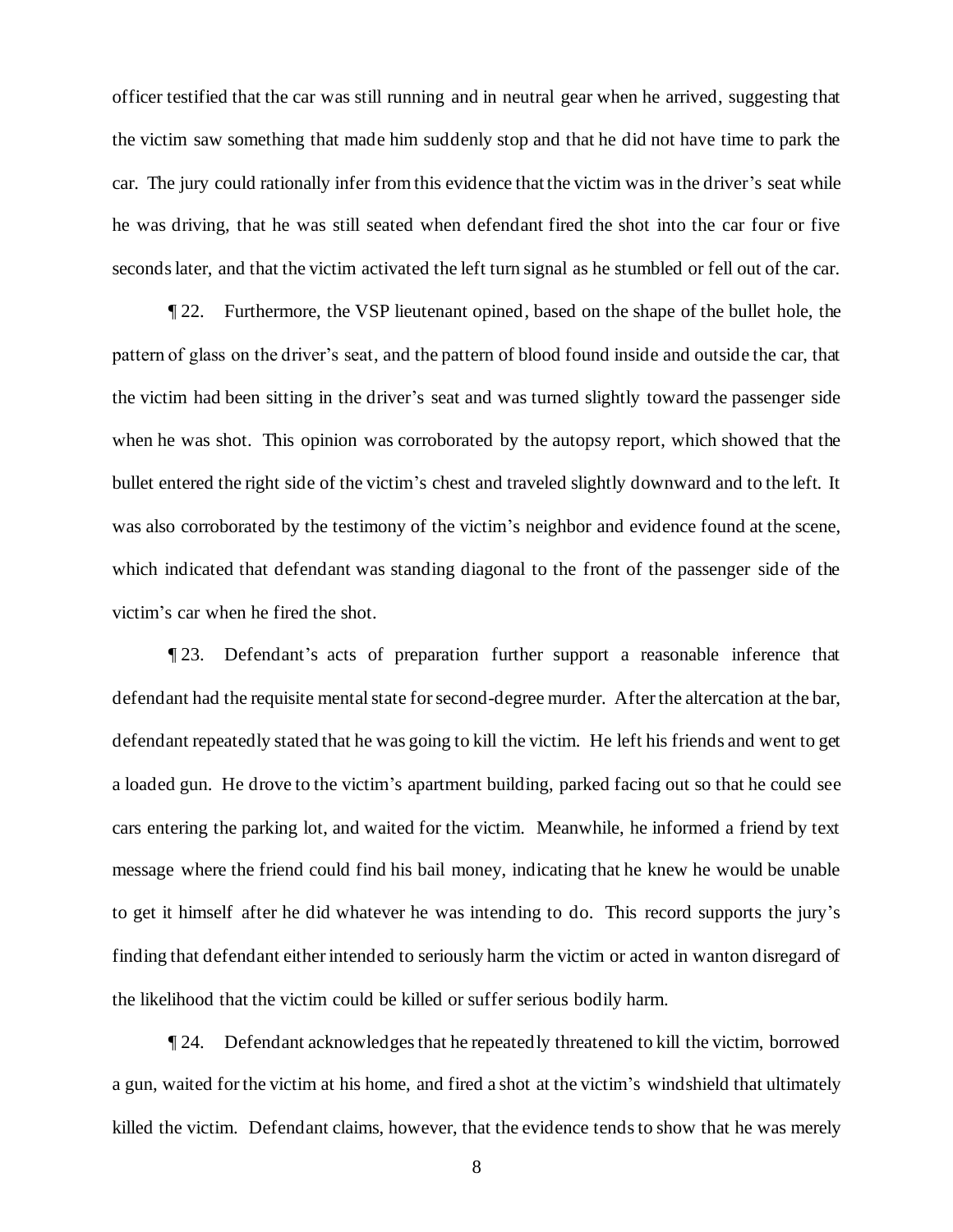firing a warning shot and did not aim directly at the victim, and therefore did not knowingly disregard a deadly risk. We disagree. "When the circumstances are such that the defendant must have been aware of his actions, the evidence—whether direct or circumstantial—is sufficient to raise an inference of knowledge and withstand a motion for a judgment of acquittal." Bourgoin, 2021 VT 15, ¶ 10 (quotation omitted). Whether he aimed directly at the victim or not, defendant concedes that he deliberately fired the gun at the victim's front windshield. Firing a gun into the passenger compartment of an occupied vehicle is highly likely to pose a risk of death or serious bodily harm to a person inside the vehicle. The inherently dangerous act of intentionally shooting at the car while the victim was inside, coupled with defendant's prior statements that he was going to kill the victim, were sufficient to create a reasonable inference that he was subjectively aware of the deadly risk to the victim and consciously disregarded this risk.

¶ 25. Some of the evidence presented at trial, such as the lack of glass on the victim's clothing and the neighbor's testimony that he saw defendant lowering the gun, was arguably inconsistent with the State's theory about the relative positions of defendant and the victim.<sup>2</sup> However, the State only had to prove each element of the crime beyond a reasonable doubt, not each fact or piece of its theory. See Baird, 2006 VT 86, ¶ 13 ("When reviewing a case based largely on circumstantial evidence, the evidence must be considered together, not separately, even if defendant can explain each individual piece of evidence in a way that is inconsistent with guilt." (quotation omitted)); State v. Green, 126 Vt. 311, 313, 228 A.2d 792, 794 (1967) ("It is only when facts constitute an element of the crime itself that they must be proved beyond a reasonable

<sup>&</sup>lt;sup>2</sup> Because the bullet did not shatter the windshield, there was not much broken glass. The pictures of the interior of the victim's car show a small amount of glass on the dashboard and what appears to be a few bits of glass on the driver's seat and the floor. The jury could have reasonably concluded that any glass on the victim's body was displaced when he fell face down on the ground. Similarly, the neighbor's testimony that he saw defendant lowering the gun is only somewhat indicative of the angle of the shot because the neighbor did not personally observe the position defendant was in when he fired. Defendant concedes that he deliberately fired toward the passenger side of the car's front windshield.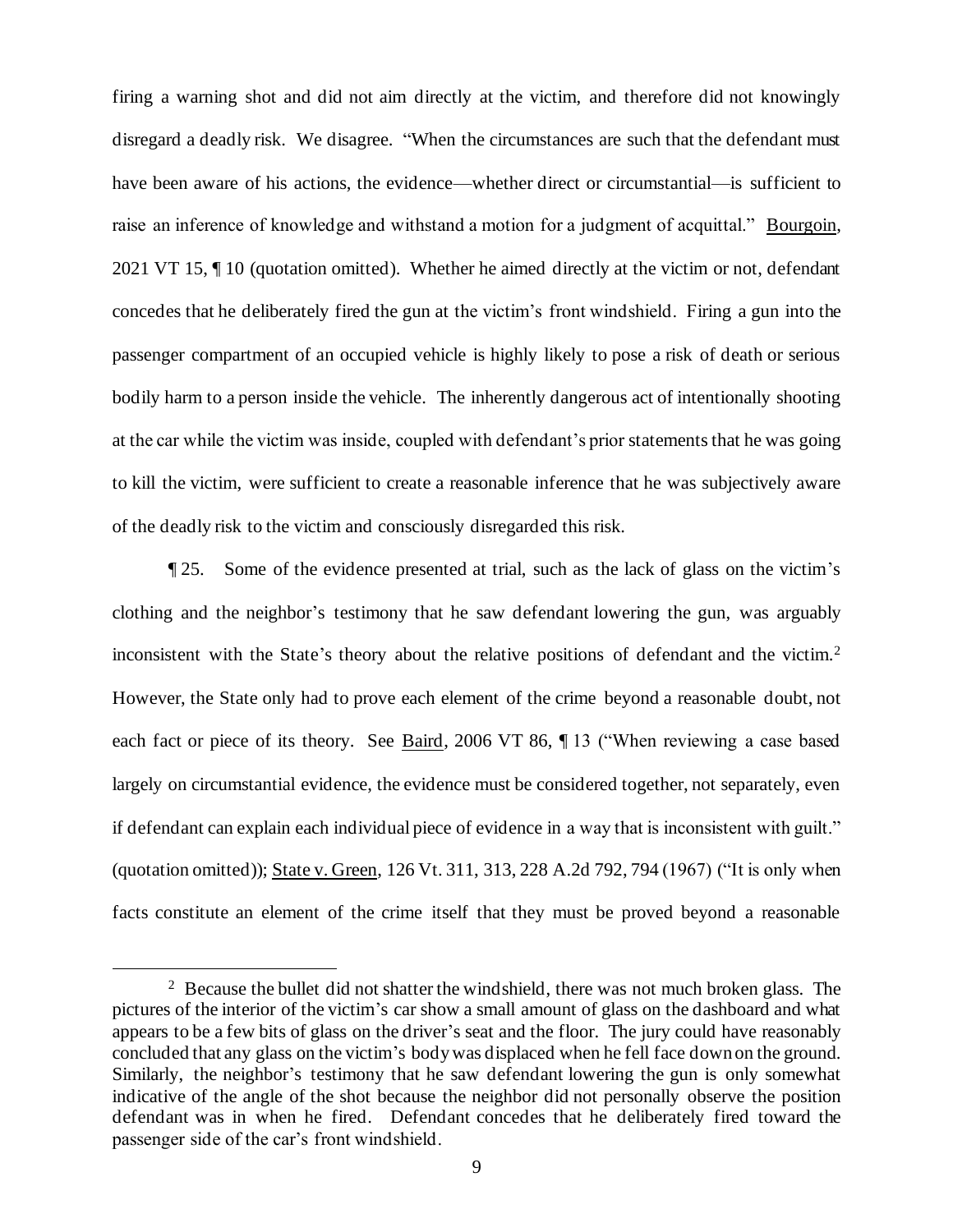doubt."); see also State v. Warner, 151 Vt. 469, 472, 560 A.2d 385, 387 (1989) ("[T]he State is not required to exclude every reasonable hypothesis of innocence in proving a case with circumstantial evidence."). We disagree with defendant's claim that the evidence presented here, taken as a whole, gives equal support to a theory of guilt or innocence. There was ample evidence tending to show that defendant had the requisite intent for second-degree murder. The trial court properly denied his motion for judgment of acquittal.

## III. Evidentiary Issues

# A. Exclusion of Excited Utterance

¶ 26. Defendant next argues that the trial court committed reversible error by excluding a statement made by defendant after the shooting that tended to show that he did not intend to kill the victim. We review the trial court's evidentiary rulings for abuse of discretion. State v. Kelley, 2016 VT 58, ¶ 19, 202 Vt. 174, 148 A.3d 191. We agree that the court applied the wrong legal standard in deciding whether to admit the evidence but conclude that the error was harmless.

¶ 27. Defendant and his cousin were close friends and lived together with their girlfriends. Defendant's cousin's girlfriend told police that defendant and his cousin had a phone conversation around 8:00 a.m. the morning of the shooting, during which defendant was crying. The cousin's girlfriend overheard defendant tell his cousin that he felt horrible and did not know what really happened in the parking lot. The State objected to introduction of this statement, arguing that it was hearsay. The court sustained the objection, concluding that the statement did not meet the excited-utterance exception to the hearsay rule because it was made too long after the shooting.

¶ 28. The hearsay rule "prohibits the admission of out-of-court statements offered to prove the truth of the matter asserted." Id. ¶ 25; see V.R.E. 801(c), 802. There is an exception to the hearsay rule for statements "relating to a startling event or condition made while the declarant was under the stress of excitement caused by the event or condition." V.R.E. 803(2). Such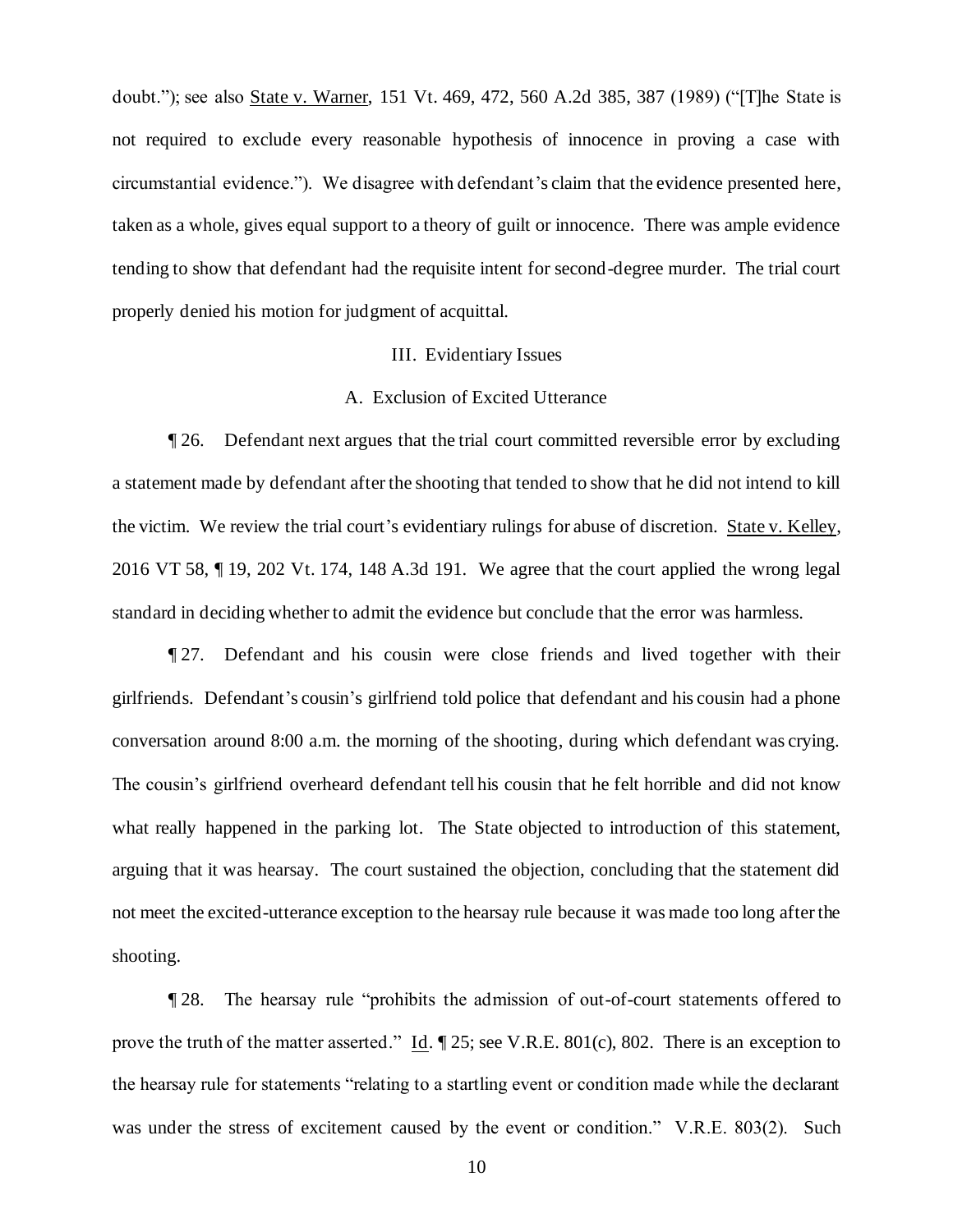statements are referred to as excited utterances. Id. "The underlying rationale for the exception lies in the assumption that a person's powers of reflection and fabrication will be suspended when [the person] is subject to the excitement of a startling event, and any utterances [the person] makes will be spontaneous and trustworthy." In re Est. of Peters, 171 Vt. 381, 391, 765 A.2d 468, 476 (2000).

¶ 29. As our case law and the Reporter's Notes to Rule 803(2) make clear, an excited utterance need not be contemporaneous with the startling event. See State v. Jackson, 2008 VT 71, ¶ 9, 184 Vt. 173, 956 A.2d 1126 ("A statement need not be made immediately after the startling event in order to qualify."); State v. Shaw, 149 Vt. 275, 281, 542 A.2d 1106, 1109 (1987) ("[C]ontemporaneousness with the exciting event is not required for statements to be admissible as excited utterances."); see also Reporter's Notes, V.R.E. 803 (explaining that unlike presentsense-impression exception, excited-utterance exception "relies on the exciting quality of the event"). Instead, the "key inquiry" governing admissibility is the declarant's excited condition, which must be caused by the startling event. Kelley, 2016 VT 58,  $\parallel$  25. For example, in State v. Shaw we affirmed the application of the excited-utterance exception to statements made by the complainant in a sexual-assault case to her neighbors two or three hours after the event where the neighbors testified that the complainant was "shaking, pale, and hysterical," and cried and trembled as she told them about the attack, because this evidence showed that the complainant was still under the stress of the exciting event. 149 Vt. at 279-80, 542 A.2d at 1108-09.

¶ 30. The trial court in this case concluded that defendant's statement to his cousin did not qualify as an excited utterance because the statement was made hours after the shooting, reasoning that "the whole idea of excited utterances is there's no time to reflect." This was error because the court focused solely on the timing of the statement. The court instead should have considered whether defendant "provide[d] sufficient evidence for a preliminary determination that the declarant was still gripped by the exciting event." State v. Verrinder, 161 Vt. 250, 257, 637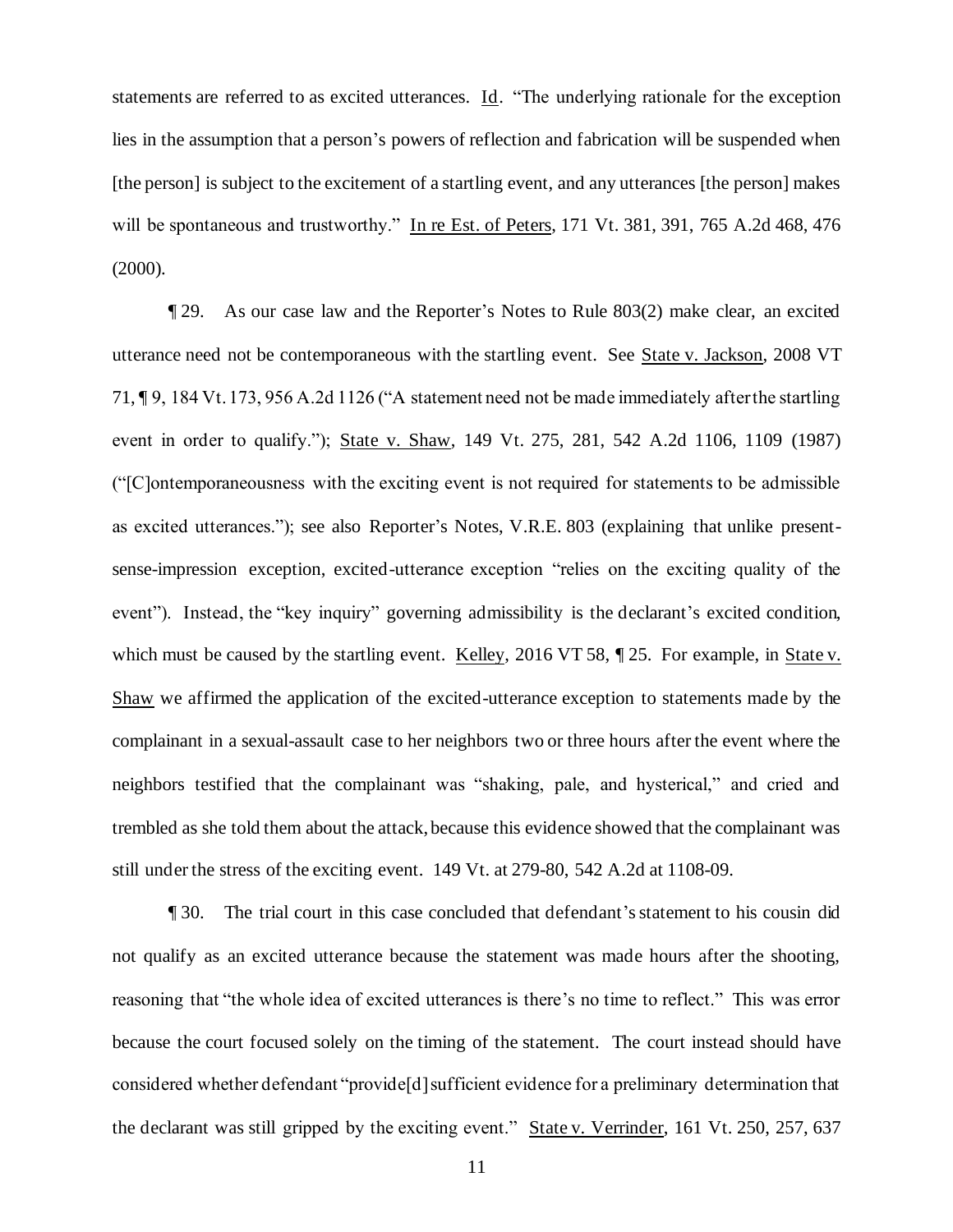A.2d 1382, 1387 (1993). While timing was relevant to this inquiry, it was not necessarily determinative. See id. at 258, 637 A.2d at 1387 (affirming exclusion of defendant's statement of remorse because exclusion was based on lapse of time between event and utterance, lack of foundation showing that defendant was under stress of excitement, and finding that content of statement showed contemplation). The court applied the wrong legal standard and therefore abused its discretion. See In re Essex Search Warrants, 2012 VT 92, ¶ 14, 192 Vt. 559, 60 A.3d 707 ("When a trial court commits an error of law, it is an abuse of discretion." (quotation omitted)); Cooter & Gell v. Hartmarx Corp., 496 U.S. 384, 405 (1990) (noting that trial court "would necessarily abuse its discretion if it based its ruling on an erroneous view of the law").

¶ 31. Defendant argues that the error requires reversal of the verdict because the excluded statement would have provided crucial support for his version of events, which was that he fired a warning shot and was genuinely shocked and devastated when the bullet deflected and fatally struck the victim. He argues that the statement demonstrated that he did not intend to hit the victim, and that its exclusion deprived him of his due process right to present a defense. The State contends that the error was harmless because the excluded statement was cumulative to other testimony that was admitted.

¶ 32. "For an error to be harmless, this Court must find beyond a reasonable doubt that the jury would have returned a guilty verdict regardless of the error." State v. Larkin, 2018 VT 16, ¶ 22, 206 Vt. 535, 183 A.3d 589 (quotation omitted); see V.R.Cr.P. 52(a) ("Any error, defect, irregularity or variance which does not affect substantial rights shall be disregarded."). In assessing this question, we consider the strength of the State's case without the excluded evidence and the strength of the excluded evidence. State v. Haskins, 2016 VT 79, ¶ 17, 202 Vt. 461, 150 A.3d 202.

¶ 33. As discussed above, the State presented ample evidence to demonstrate that, even if defendant did not intend to kill the victim, he acted in wanton disregard of the likelihood that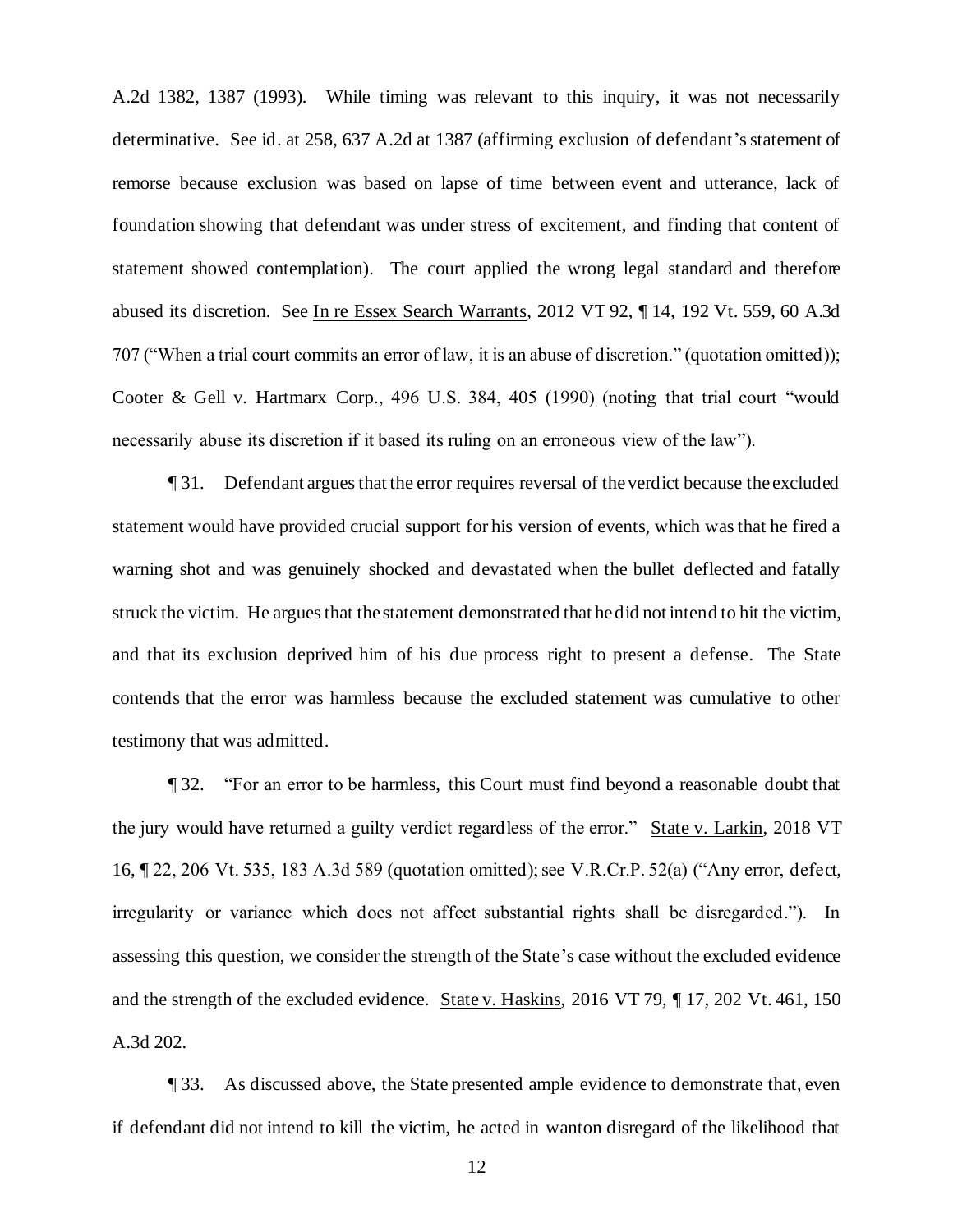the victim could be killed or severely injured when he fired the gun into the car where the victim was seated. In contrast, the excluded statement—that, three hours after the shooting, defendant "felt horrible and didn't really know what happened"—was not obviously exculpatory. It did not indicate that someone else was to blame or give defendant an alibi. Cf. Chambers v. Mississippi, 410 U.S. 284, 302 (1973) (holding that application of hearsay rule to exclude statements made by third party to three other individuals confessing to murder with which defendant was charged deprived defendant of fair trial under Due Process Clause). While the statement is somewhat supportive of the defense's claim that defendant did not specifically intend to kill the victim when he fired the gun, and therefore might have undercut the prosecution's theory of premeditated murder, the jury acquitted defendant of that charge. See State v. Charbonneau, 2009 VT 86, ¶ 16, 186 Vt. 583, 980 A.2d 279 (holding any error with regard to admission of testimony regarding "cycle of violence" in domestic-assault cases was harmless because it was primarily relevant to domestic-assault charge of which defendant was ultimately acquitted). The statement was not probative of whether defendant knowingly disregarded a deadly risk to the victim, the minimum intent required for second-degree murder.

¶ 34. Furthermore, defendant was able to elicit similar evidence during crossexamination of his former girlfriend. See Haskins, 2016 VT 79, ¶ 28 (explaining that in considering strength of excluded evidence, court may consider "whether it was cumulative or duplicative of other evidence" (quotation omitted)). Defendant's girlfriend testified that after the shooting, defendant was crying and kept saying, "I fucked up" and that "he wasn't sure if he hit him" and "he didn't aim for him." She also testified that defendant told her that the victim got out of the car and started screaming at him, that he shot at the car just to scare the victim, and that he did not see the victim but thought that the victim had ran around the back of his car. She further testified that once she moved down to Florida with defendant, he looked "[i]ll, sick, malnourished," "pale," "skinny," and "unkempt." Given the minimally probative nature of the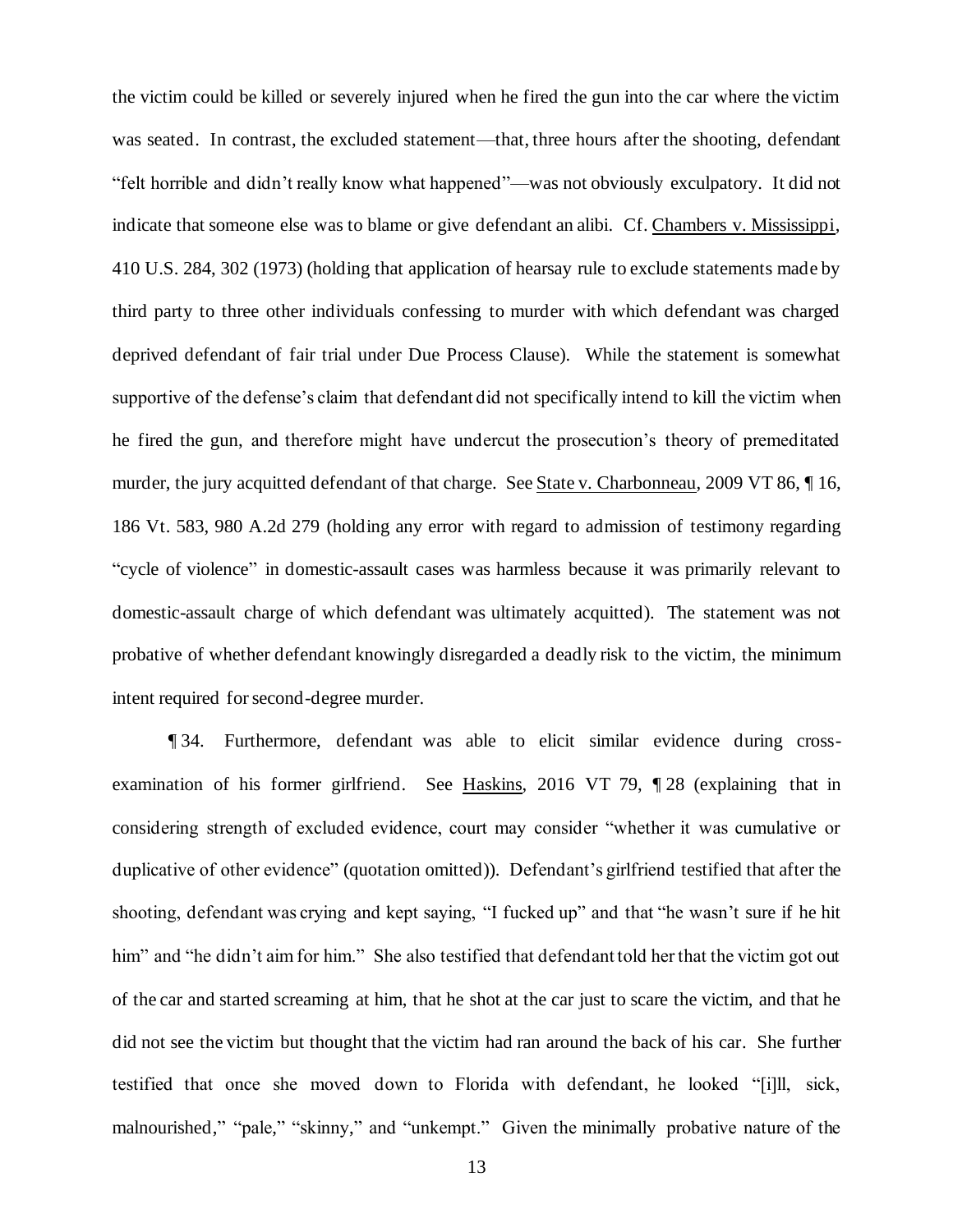excluded statement and the similar testimony presented by defendant's girlfriend, we are unable to conclude that the jury would have returned a different verdict if the statement had been admitt ed.

¶ 35. Defendant argues that he had to impeach his girlfriend with her prior sworn statement to make her admit that she told the police these things. He also argues that on re-direct, his girlfriend explained that defendant told her a lot of "different scenarios of what had happened that night," which left her with the impression that "he was trying to convince himself of it." He claims that her reluctant testimony was no substitute for his cousin's girlfriend's "straightforward" testimony about what he said a few hours after the shooting. However, the record shows that the cousin's girlfriend was also subpoenaed, and on direct examination, testified that she did not overhear anything when defendant's cousin was on the phone with defendant. On crossexamination, defense counsel had to impeach the cousin's girlfriend with her prior inconsistent statement to get her to agree that she had overheard defendant's conversation with his cousin. Because the two witnesses were fairly similar in terms of their attitude towards the defense, we are not persuaded that the admission of the cousin's girlfriend's similar testimony would have made a significantly different impact on the jury. For the same reason, we conclude that the exclusion of the statement did not deprive defendant of a fair trial.

### B. Publication of Crime Scene Photographs

¶ 36. Defendant next claims that the jury's verdict must be reversed because the State published three unadmitted photographs of the victim's body to the jury. He argues that the photographs were so inflammatory that they likely prejudiced the jury against him. We disagree.

¶ 37. Early in the trial, the State moved to admit approximately 100 photos of the crime scene. A discussion ensued during which the court asked whether every photograph was necessary, noting that some were quite graphic. The State eventually moved to admit all the photographs except for three labeled as State's exhibits 57, 58, and 59. These were never admitted into evidence. They were taken after crime scene investigators turned the victim's body over.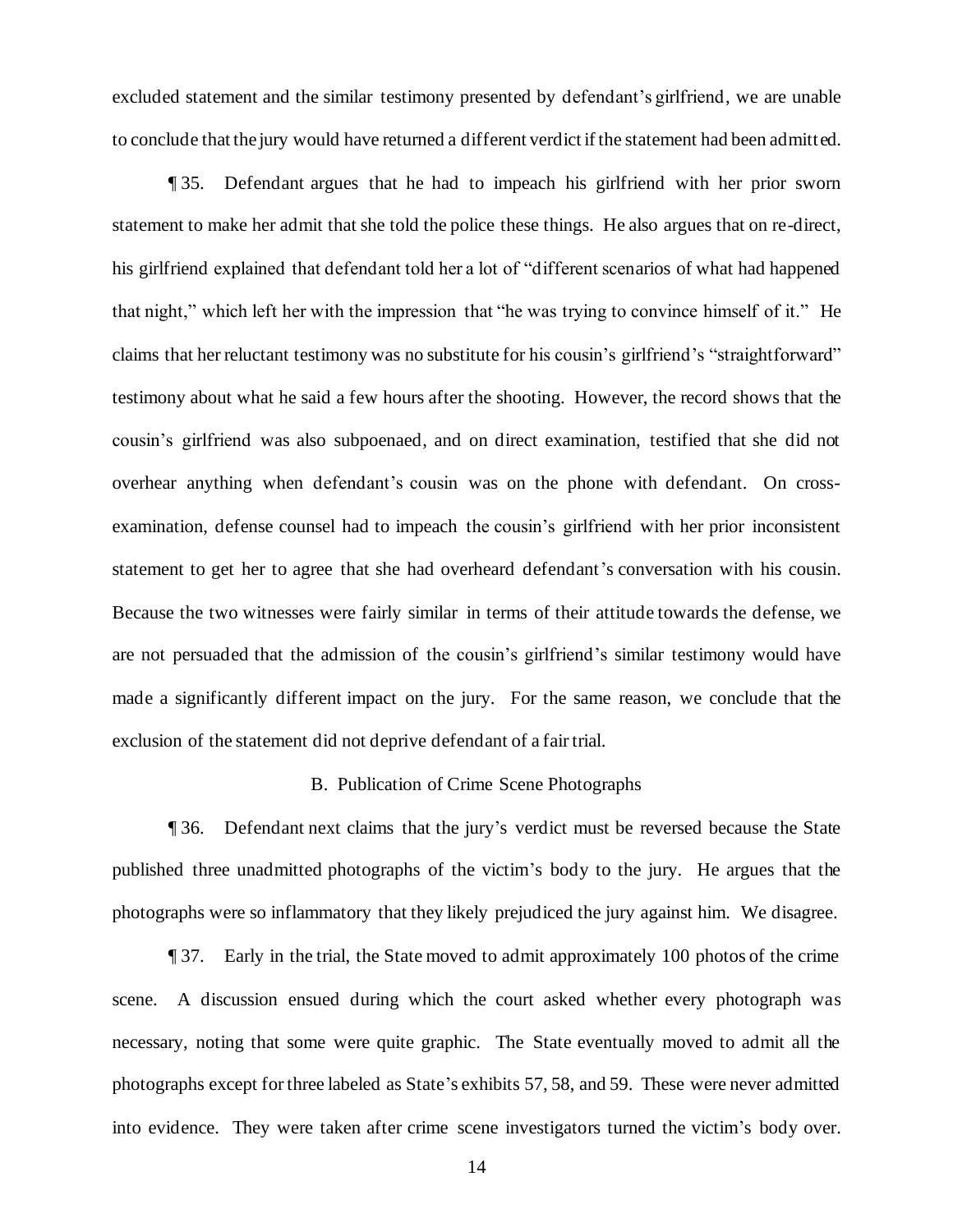They depicted the victim's bloody face and body. His arms, hands, and fingers were bent into unnatural positions, showing that rigor mortis had set in.

¶ 38. Later in the trial, during the VSP lieutenant's testimony about the location and condition of the victim's body and the actions of the crime scene investigators, the prosecutor showed him exhibits 57, 58, and 59 and asked questions about them. The photographs were also shown to the jury. Defendant did not object or argue that the photographs should be excluded pursuant to Vermont Rule of Evidence 403.

¶ 39. On appeal, defendant argues that the jury's verdict must be reversed because the photographs were so gruesome that they likely prejudiced the jury against him. "Evidence is unfairly prejudicial if its primary purpose or effect is to appeal to the jury's sympathies, arouse its sense of horror, provoke its instinct to punish, or cause other reactions that would result in the jury basing its decision on something other than the established propositions of the case." State v. Little, 167 Vt. 577, 579, 705 A.2d 177, 180 (1997). "Only when this danger of unfair prejudice substantially outweighs probative value should the evidence be excluded." Id. (citing V.R.E. 403). Because defendant did not object when the photographs were displayed to the jury, we review for plain error. State v. Muhammad, 2007 VT 36, ¶ 10, 182 Vt. 556, 927 A.2d 769 (mem.). "When the admission of prejudicial evidence is claimed to be plain error, the appellant must show that the judgment below was substantially affected by its admission." State v. Laprade, 2008 VT 83, ¶ 23, 184 Vt. 251, 958 A.2d 1179.

¶ 40. We conclude that defendant has failed to meet this burden. First, the photographs were relevant to a disputed issue, namely, where the victim was located when defendant fired the shot. See Commonwealth v. Vazquez, 644 N.E.2d 978, 981 (Mass. 1995) (explaining that, in context of murder trial, "if the photographs possess evidential value on a material matter, they are not rendered inadmissible solely because they are gruesome or may have an inflammatory effect on the jury" (quotation omitted)). When the State showed the VSP lieutenant exhibit 57, the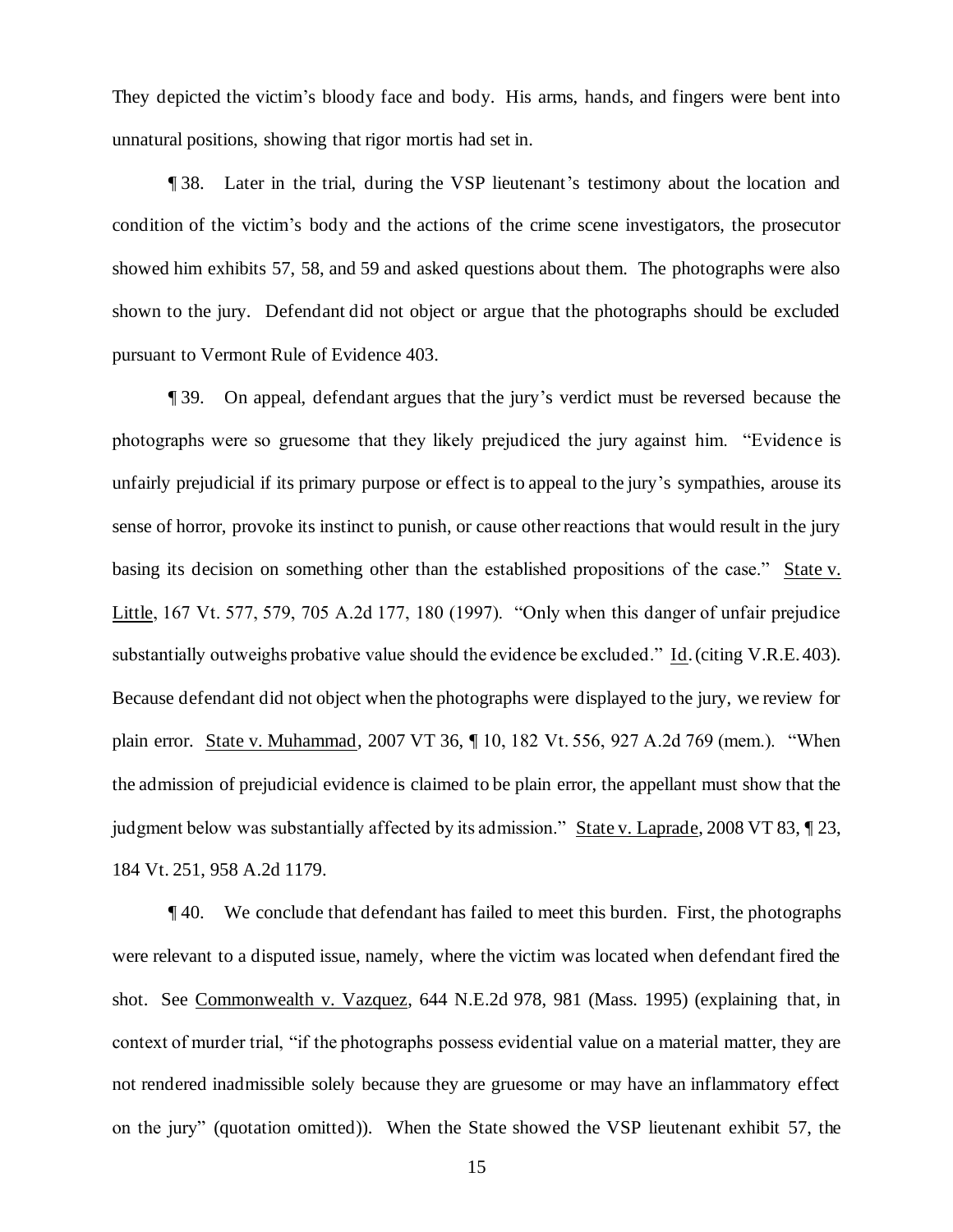lieutenant testified that he appeared to see glass on the victim's jacket. Defense counsel interjected, "[c]ould the witness identify the location of that glass?" The lieutenant zoomed in on the image to indicate where he had seen the glass. The State then showed exhibit 58. The lieutenant noted that he could see air bubbles in the blood near the victim's head as well as a dirt line on his pants, which he opined was consistent with "the back of his leg hitting the rocker panel of his car," tying that opinion to previous testimony and images regarding the rocker panel. He also explained his opinion that the blood around the victim showed that he was coughing up blood after he came out of the car. He testified that exhibit 59 was a close-up of exhibit 58. On crossexamination, defense counsel questioned the lieutenant about the sufficiency of the crime scene response and challenged the lieutenant's testimony that he observed some glass on victim. In his closing arguments, defense counsel argued that the lieutenant could have seen gravel, sand, or other debris on the victim's jacket and questioned his ability to identify glass: "If anyone tells you they can do that from a photograph, you shouldn't believe them." As discussed above, the victim's position at the time of the shooting was hotly contested. The three photographs were relevant to the State's theory that the victim was seated in the vehicle.

¶ 41. Further, defendant has failed to show that the photographs were unduly prejudicial. The photographs at issue here were not significantly more gruesome or offensive than other photographs that were admitted without objection. For example, State's exhibits 55 and 56 both show blood on the victim's face as well as rigor mortis in his hands. Other admitted photographs showed close-ups of the bullet wound in the victim's chest in which the victim's skin is visibly discolored. Defendant did not object to any of these other photographs. Given that this was a homicide case, we do not conclude that exhibits 57, 58, and 59 were needlessly or unduly inflammatory. See Little, 167 Vt. at 579, 705 A.2d at 180 (affirming trial court's denial of motion to exclude photographs of victim's body, facial wounds, and showing gun held next to victim's face in trial for second-degree murder because photographs were relevant to disputed issues and